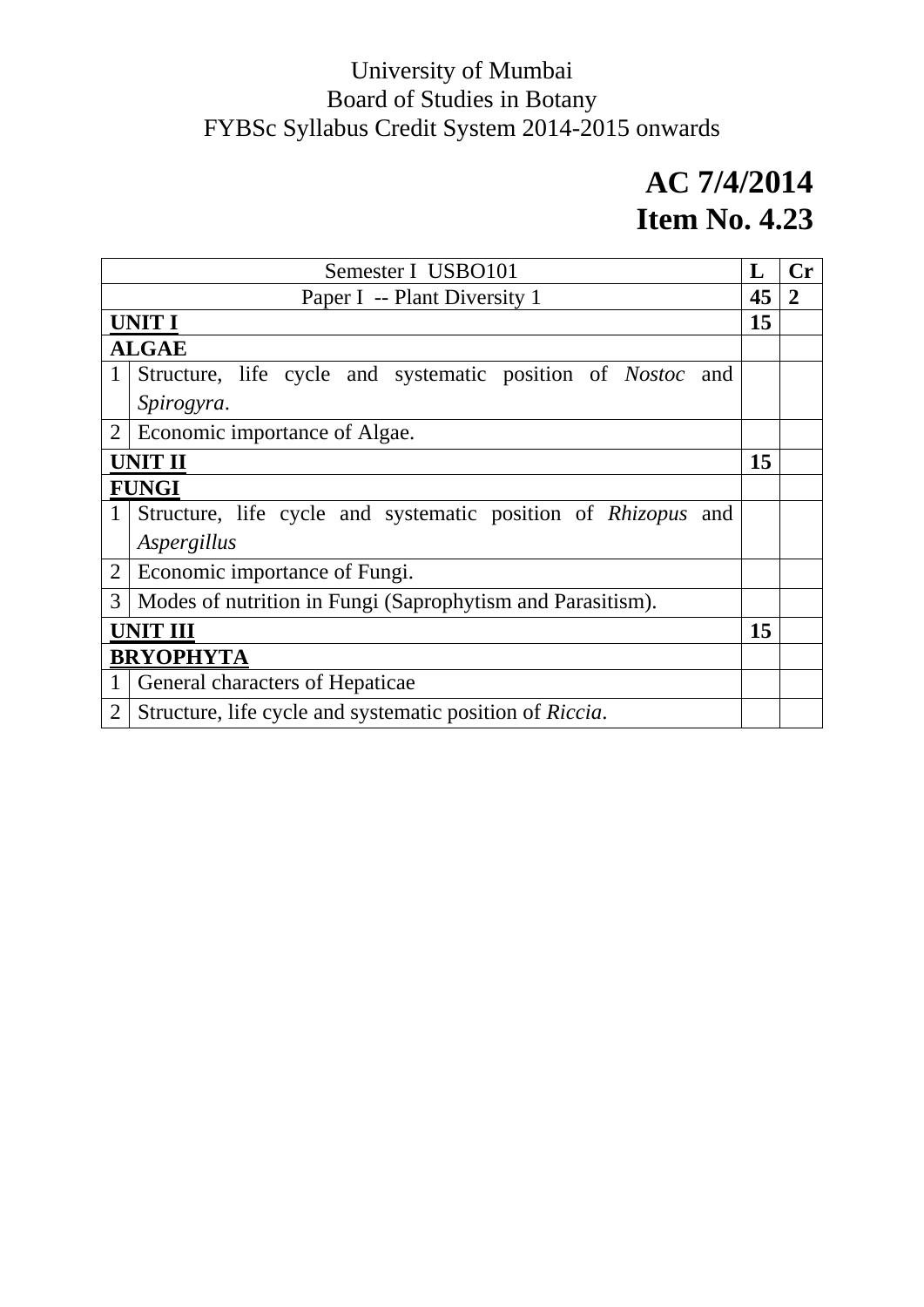| <b>Semester I</b> USBO102 |                                                                 |    |  |
|---------------------------|-----------------------------------------------------------------|----|--|
|                           | <b>Paper II – Form and Function 1</b>                           |    |  |
|                           | <b>UNIT I</b>                                                   |    |  |
|                           | <b>CELL BIOLOGY</b>                                             |    |  |
| 1                         | General structure of plant cell: cell wall                      |    |  |
|                           | Plasma membrane (bilayer lipid structure, fluid mosaic model)   |    |  |
| 2                         | Ultra structure and functions of the following cell organelles: |    |  |
|                           | Endoplasmic reticulum and Chloroplast                           |    |  |
|                           | UNIT II                                                         | 15 |  |
|                           | <b>ECOLOGY</b>                                                  |    |  |
| 1                         | Energy pyramids, energy flow in an ecosystem.                   |    |  |
| $\overline{2}$            | Types of ecosystems: aquatic and terrestrial.                   |    |  |
|                           | UNIT III                                                        | 15 |  |
|                           | <b>GENETICS</b>                                                 |    |  |
| $\mathbf{1}$              | Phenotype/Genotype, Mendelian Genetics- monohybrid, dihybrid;   |    |  |
|                           | test cross; back cross ratios.                                  |    |  |
| 2                         | Epistatic and non epistatic interactions; multiple alleles.     |    |  |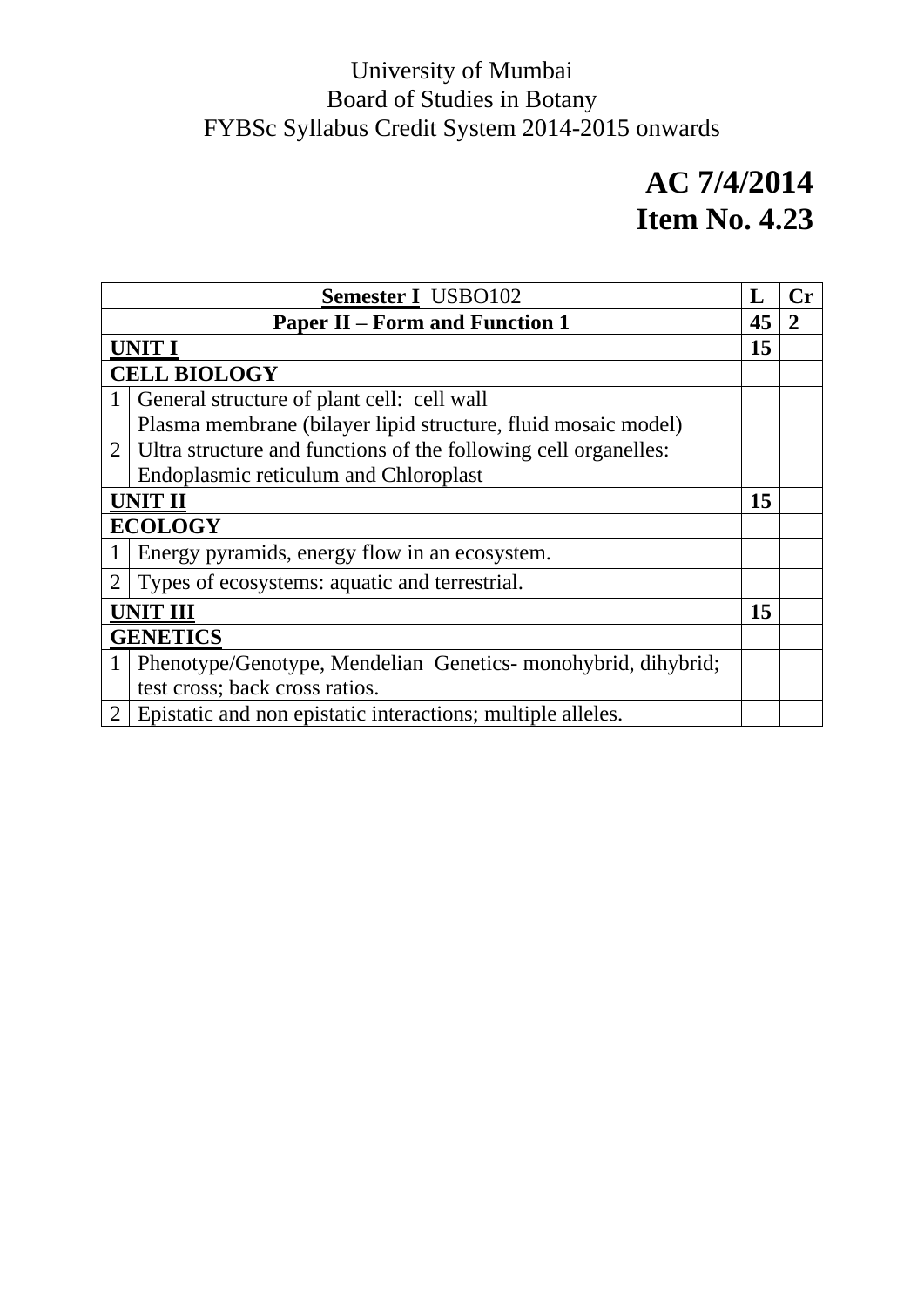|                | <b>Semester I USBOP1</b>                                                                        | L  | $\mathbf{C}$ r |  |
|----------------|-------------------------------------------------------------------------------------------------|----|----------------|--|
|                | <b>PRACTICAL Paper I – Plant Diversity 1</b>                                                    | 30 | $\mathbf{1}$   |  |
| $\mathbf{1}$   | Study of stages in the life cycle of Nostoc from fresh/preserved                                |    |                |  |
|                | material and permanent slides.                                                                  |    |                |  |
| $\overline{2}$ | Study of stages in the life cycle of Spirogyra from fresh/preserved                             |    |                |  |
|                | material and permanent slides.                                                                  |    |                |  |
| 3              | Economic importance of algae: Ulva (Biofuel), Spirulina                                         |    |                |  |
|                | (Neutraceutical), Gelidium (Agar)                                                               |    |                |  |
|                |                                                                                                 |    |                |  |
| $\overline{4}$ | Study of stages in the life cycle of <i>Rhizopus</i> from fresh/preserved                       |    |                |  |
|                | material and permanent slides.                                                                  |    |                |  |
| 5              | Study of stages in the life cycle of <i>Aspergillus</i> from fresh/                             |    |                |  |
|                | preserved material and permanent slides.                                                        |    |                |  |
|                | Economic importance of Fungi: Mushroom, Yeast, wood rotting<br>6<br>fungi (any bracket fungus). |    |                |  |
| 7              | Study of stages in the life cycle of Riccia from fresh/preserved                                |    |                |  |
|                | material.                                                                                       |    |                |  |
| 8              | Study of stages in the life cycle of Riccia with the help of                                    |    |                |  |
|                | permanent slides.                                                                               |    |                |  |
|                |                                                                                                 |    |                |  |
|                | PRACTICAL PAPER II- FORM AND FUNCTION 1                                                         | 30 | $\mathbf{1}$   |  |
| 1              | Examining various stages of mitosis in root tip cells (Allium)                                  |    |                |  |
| 2              | Cell inclusions: Starch grains (Potato and Rice); Aleurone Layer                                |    |                |  |
|                | (Maize)                                                                                         |    |                |  |
| 3              | Cystolith (Ficus); Raphides (Pistia); Sphaeraphides (Opuntia).                                  |    |                |  |
|                | 4   Identification of cell organelles with the help of photomicrograph:                         |    |                |  |
|                | Plastids: Chloroplast, Amyloplast, Endoplasmic Reticulum and                                    |    |                |  |
|                | <b>Nucleus</b>                                                                                  |    |                |  |
| $\overline{4}$ | Identification of plants adapted to different environmental                                     |    |                |  |
|                | <b>conditions:</b> Hydrophytes: Floating:<br>floating<br>Free                                   |    |                |  |
|                | (Pistia/Eichornia); Rooted floating (Nymphaea); Submerged                                       |    |                |  |
|                | (Hydrilla)                                                                                      |    |                |  |
| 5              | Mesophytes (any common plant); Hygrophytes (Typha/Cyperus)                                      |    |                |  |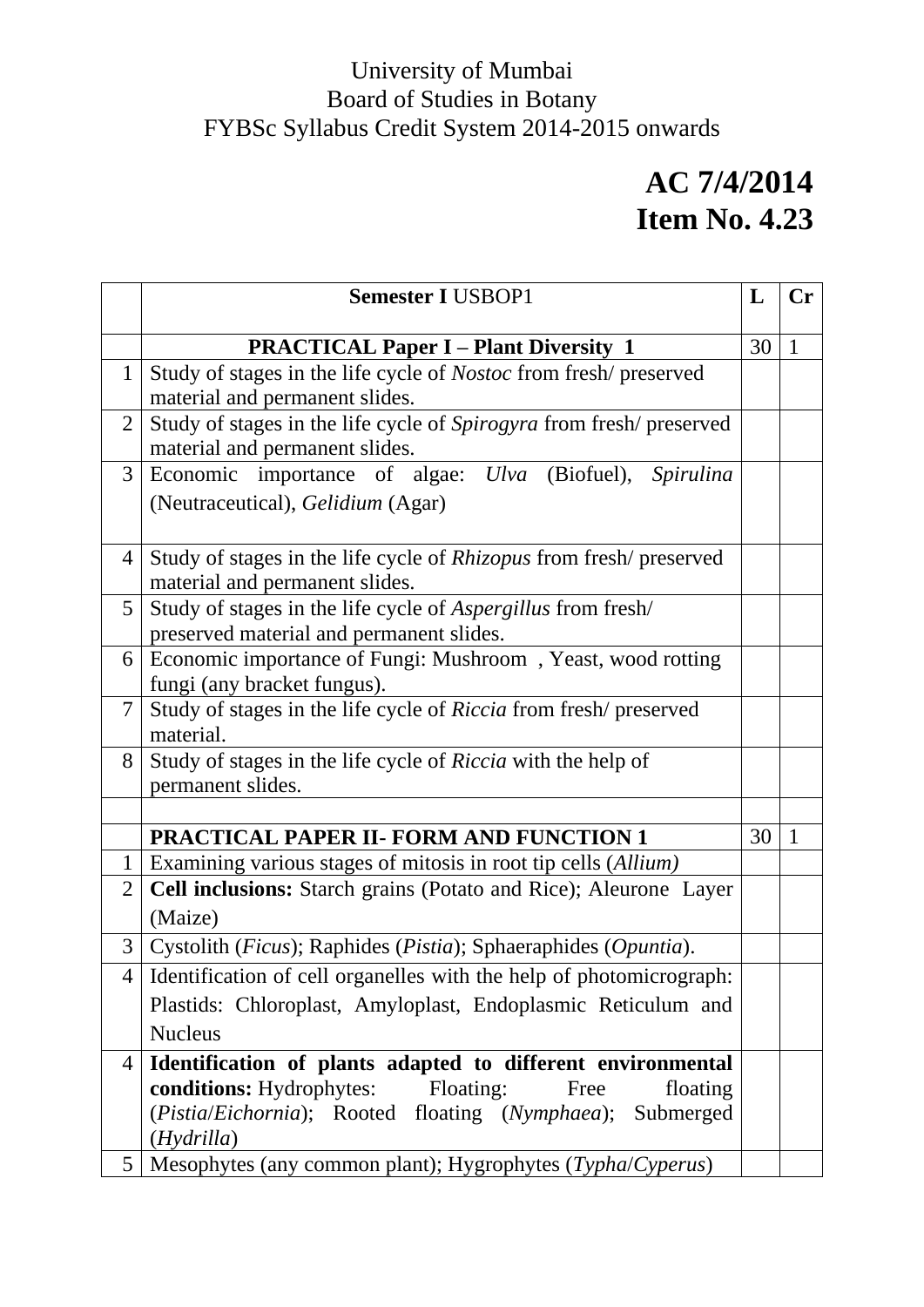| 6  | Xerophytes : Succulent ( <i>Opuntia</i> ); Woody Xerophyte ( <i>Nerium</i> );<br>Halophyte (Avicennia pneumatophore)<br>No sections in ecology, only identification and description of<br>specimens. Morphological adaptations only. |  |
|----|--------------------------------------------------------------------------------------------------------------------------------------------------------------------------------------------------------------------------------------|--|
|    | Calculation of mean, median and mode.                                                                                                                                                                                                |  |
| 8  | Calculation of standard deviation.                                                                                                                                                                                                   |  |
| 9  | Frequency distribution, graphical representation of data-frequency                                                                                                                                                                   |  |
|    | polygon, histogram, pie chart.                                                                                                                                                                                                       |  |
| 10 | Study of Karyoptypes: Human: Normal male and female, Allium                                                                                                                                                                          |  |
|    | cepa                                                                                                                                                                                                                                 |  |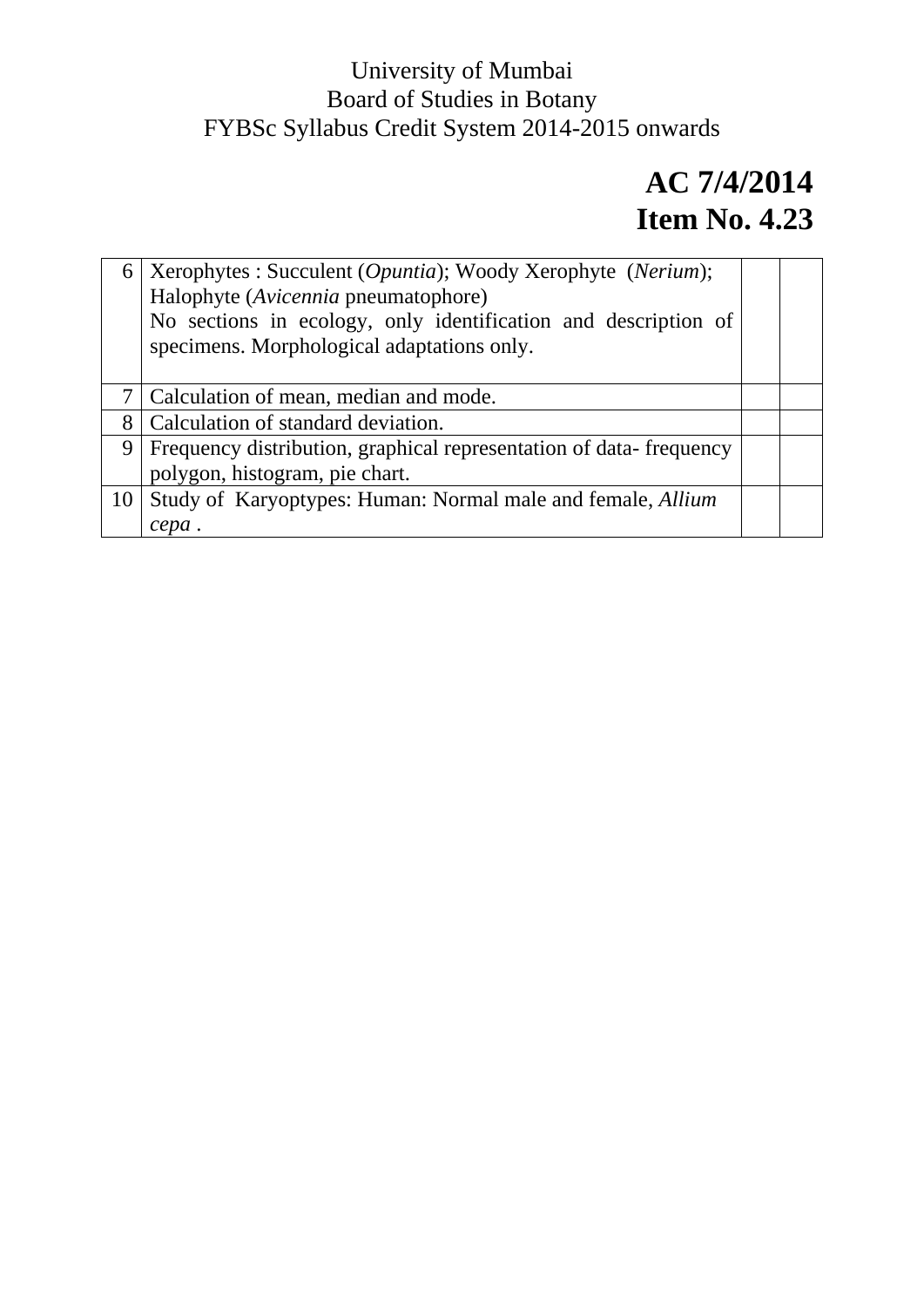|                                     | <b>Semester II USBO201</b>                                            | <b>Hrs</b> | $C_{r}$ |
|-------------------------------------|-----------------------------------------------------------------------|------------|---------|
| <b>Paper I -- Plant Diversity 1</b> |                                                                       |            | 2       |
|                                     | <b>UNIT I</b>                                                         | 15         |         |
|                                     | <b>PTERIDOPHYTES</b>                                                  |            |         |
| $\mathbf{1}$                        | Structure life cycle, systematic position and alternation of          |            |         |
|                                     | generations in Nephrolepis                                            |            |         |
| $\mathfrak{D}$                      | Stelar evolution                                                      |            |         |
|                                     | UNIT II                                                               | 15         |         |
|                                     | <b>GYMNOSPERMS</b>                                                    |            |         |
| $\overline{2}$                      | Structure life cycle systematic position and alternation of           |            |         |
|                                     | generations in Cycas                                                  |            |         |
| 3                                   | Economic importance of Gymnosperms                                    |            |         |
|                                     | <b>Unit III</b>                                                       |            |         |
|                                     | <b>ANGIOSPERMS</b>                                                    | 15         |         |
|                                     | 1. Leaf: simple leaf, types of compound leaves, Incisions of leaf,    |            |         |
|                                     | venation, phyllotaxy, types of stipules, leaf apex, leaf margin, leaf |            |         |
|                                     | base, leaf shapes. Modifications of leaf: spine, tendril, hooks,      |            |         |
|                                     | phyllode, pitcher, <i>Drosera</i> or insectivorous plants.            |            |         |
| 2                                   | Inflorescence: Racemose: simple raceme, spike, catkin, spadix,        |            |         |
|                                     | Cymose: monochasial, dichasial, polychasial.<br>panicle.              |            |         |
|                                     | Compound: corymb, umbel, cyathium, capitulum, verticellaster,         |            |         |
|                                     | hypanthodium.                                                         |            |         |
| 3                                   | Study of following families: Malvaceae, Amaryllidaceae.               |            |         |

| <b>Semester II USBO202</b>                                                 |                                                                 |  |  |
|----------------------------------------------------------------------------|-----------------------------------------------------------------|--|--|
| <b>Paper II – Form and Function 1</b>                                      |                                                                 |  |  |
| <b>UNIT I</b>                                                              |                                                                 |  |  |
|                                                                            | <b>ANATOMY</b>                                                  |  |  |
|                                                                            | 1   Simple tissues, complex tissues.                            |  |  |
|                                                                            | 2   Primary structure of dicot and monocot root, stem and leaf. |  |  |
| Epidermal tissue system: types of hair, monocot and dicot<br>3<br>stomata. |                                                                 |  |  |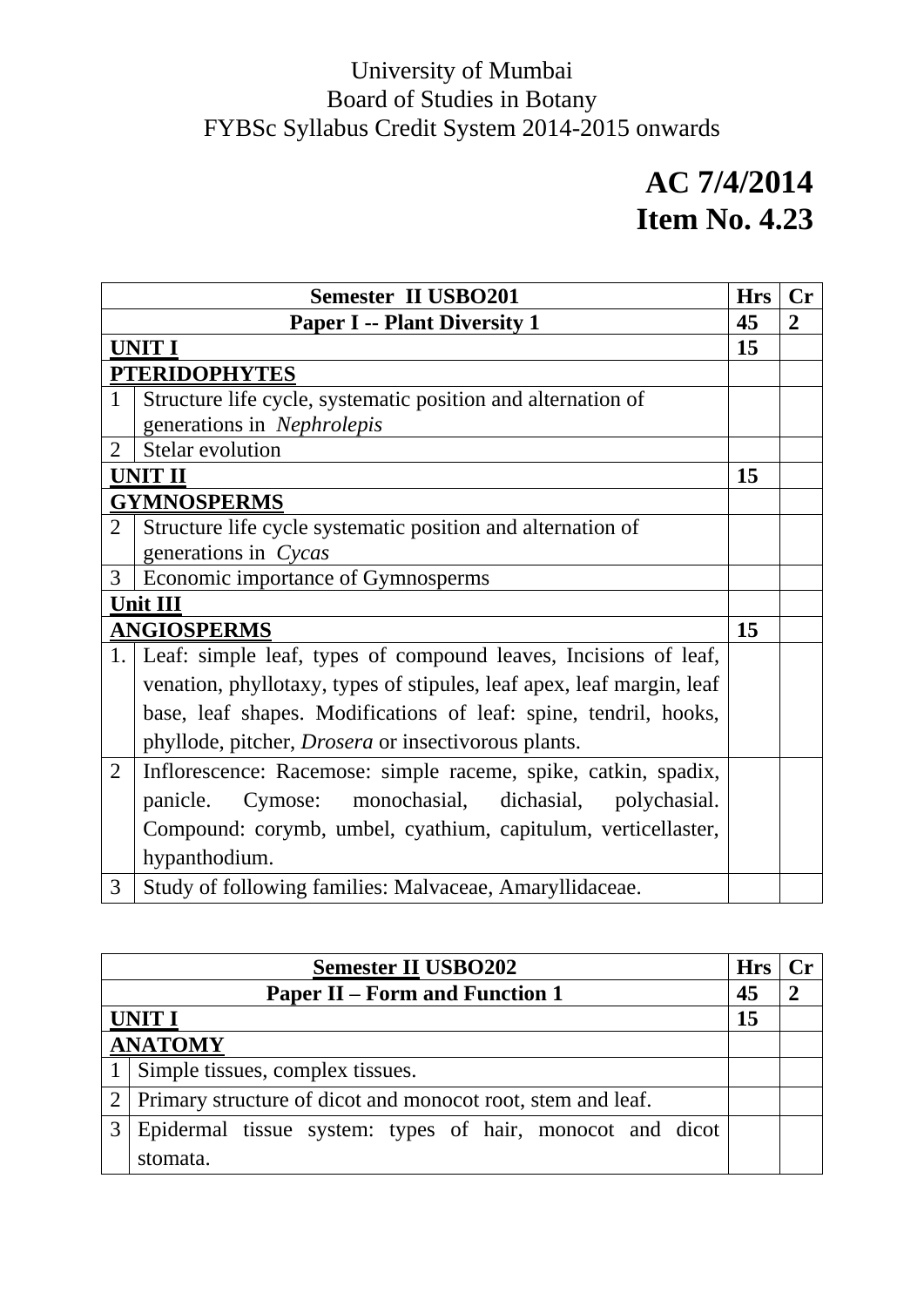| <b>PHYSIOLOGY</b>                                                           |        |  |  |
|-----------------------------------------------------------------------------|--------|--|--|
| Photosynthesis: Light reactions, photolysis of                              | water, |  |  |
| photophosphorylation (cyclic and non cyclic), carbon fixation               |        |  |  |
| phase $(C_3, C_4$ and CAM pathways).                                        |        |  |  |
| <b>UNIT III</b>                                                             | 15     |  |  |
| <b>MEDICINAL BOTANY</b>                                                     |        |  |  |
| Concept of primary and secondary metabolites, difference                    |        |  |  |
| between primary and secondary metabolites.                                  |        |  |  |
|                                                                             |        |  |  |
| $\overline{2}$<br>Grandma's pouch: Following plants have to be studies with |        |  |  |
| respect to botanical source, part of the plant used, active                 |        |  |  |
| constituents present and medicinal uses: Oscimum sanctum,                   |        |  |  |
| Adathoda vasica, Zinziber officinale, Curcuma longa, Santalum               |        |  |  |
| album, Aloe vera.                                                           |        |  |  |
|                                                                             |        |  |  |
|                                                                             |        |  |  |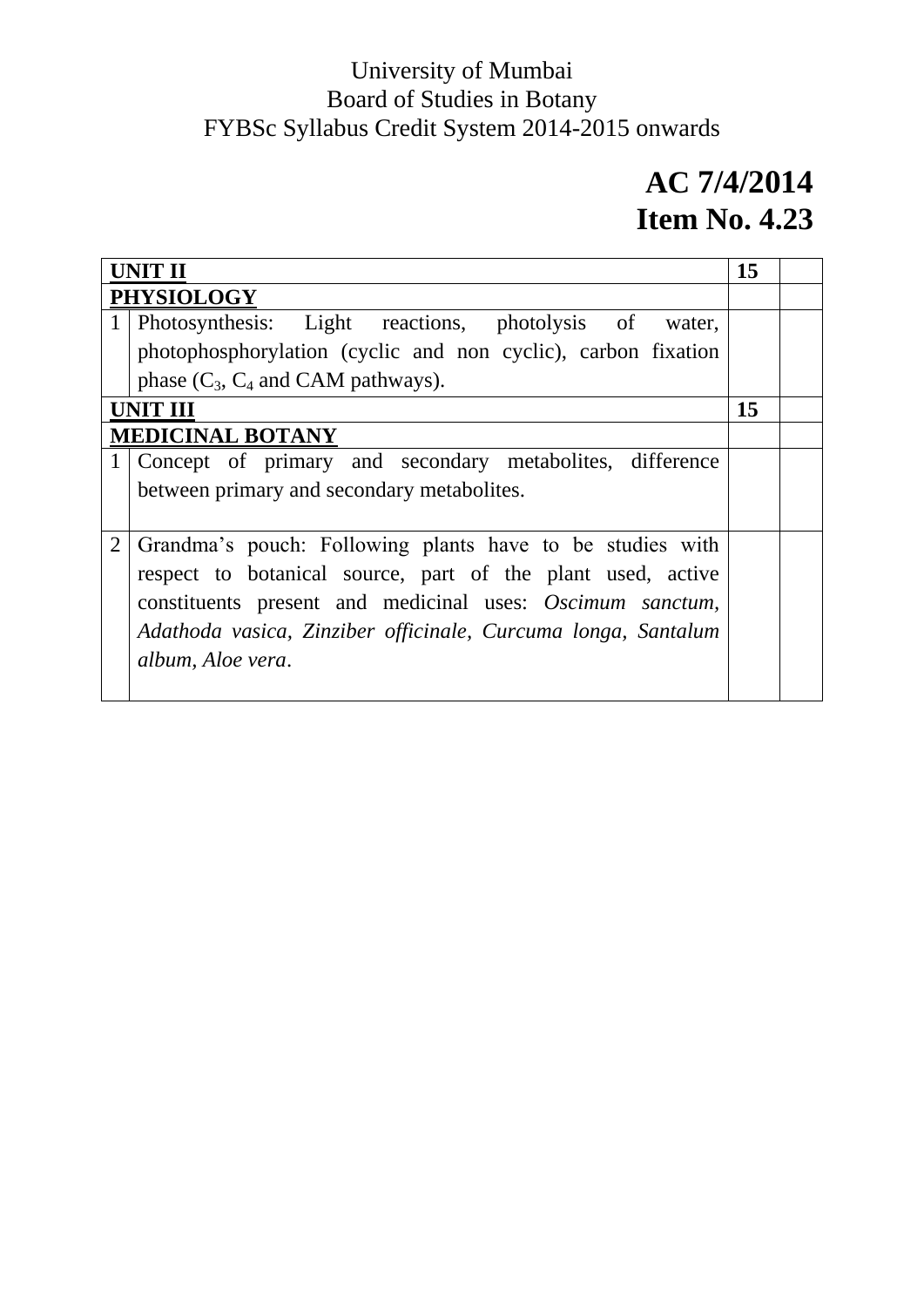|                | <b>Semester II USBOP2</b>                                                   | Cr           |
|----------------|-----------------------------------------------------------------------------|--------------|
|                | <b>PRACTICAL Paper I – Plant Diversity 1</b>                                | $\mathbf{1}$ |
|                |                                                                             |              |
| $\mathbf{1}$   | Study of stages in the life cycle of <i>Nephrolepis</i> : Mounting of       |              |
|                | ramentum, hydathode, T.S. of rachis.                                        |              |
| $\overline{2}$ | T.S. of pinna of <i>Nephrolepis</i> passing through sorus.                  |              |
| 3              | Stelar evolution with the help of permanent slides: Protostele:             |              |
|                | haplostele, actinostele, plectostele, mixed protostele, siphonostele:       |              |
|                | ectophloic, amphiphloic, dictyostele, eustele and atactostele.              |              |
| $\overline{4}$ | Cycas: T.S of leaflet (Cycas pinna)                                         |              |
|                |                                                                             |              |
| 5              | Megasporophyll, microsporophyll, coralloid root, microspore, L.S. of        |              |
|                | ovule of $Cycas - all$ specimens to be shown.                               |              |
| 6              | Economic importance of Gymnosperms: <i>Pinus</i> ( turpentine, wood,        |              |
|                | seeds)                                                                      |              |
| 7              | Leaf morphology : as per theory                                             |              |
| 8              | Types of inflorescence: as per theory                                       |              |
| 9              | Malvaceae                                                                   |              |
| 10             | Amaryllidaceae                                                              |              |
|                | <b>PRACTICALPaper II – Form and Function 1</b>                              | 1            |
| $\mathbf{1}$   | Primary structure of dicot and monocot root.                                |              |
|                |                                                                             |              |
| $\overline{2}$ | Primary structure of dicot and monocot stem.                                |              |
|                | 3 Study of dicot and monocot stomata.                                       |              |
| 4              | Epidermal outgrowths: with the help of mountings                            |              |
|                | Unicellular: Gossypium/Radish                                               |              |
|                | Multicellular: <i>Lantana</i> /Sunflower                                    |              |
|                |                                                                             |              |
|                | Glandular: <i>Drosera</i> and Stinging: <i>Urtica</i> – only identification |              |
|                | with the help of permanent slides.                                          |              |
|                | Peltate: Thespesia                                                          |              |
|                | Stellate: Erythrina/Sida acuta/Solanum/Helecteris                           |              |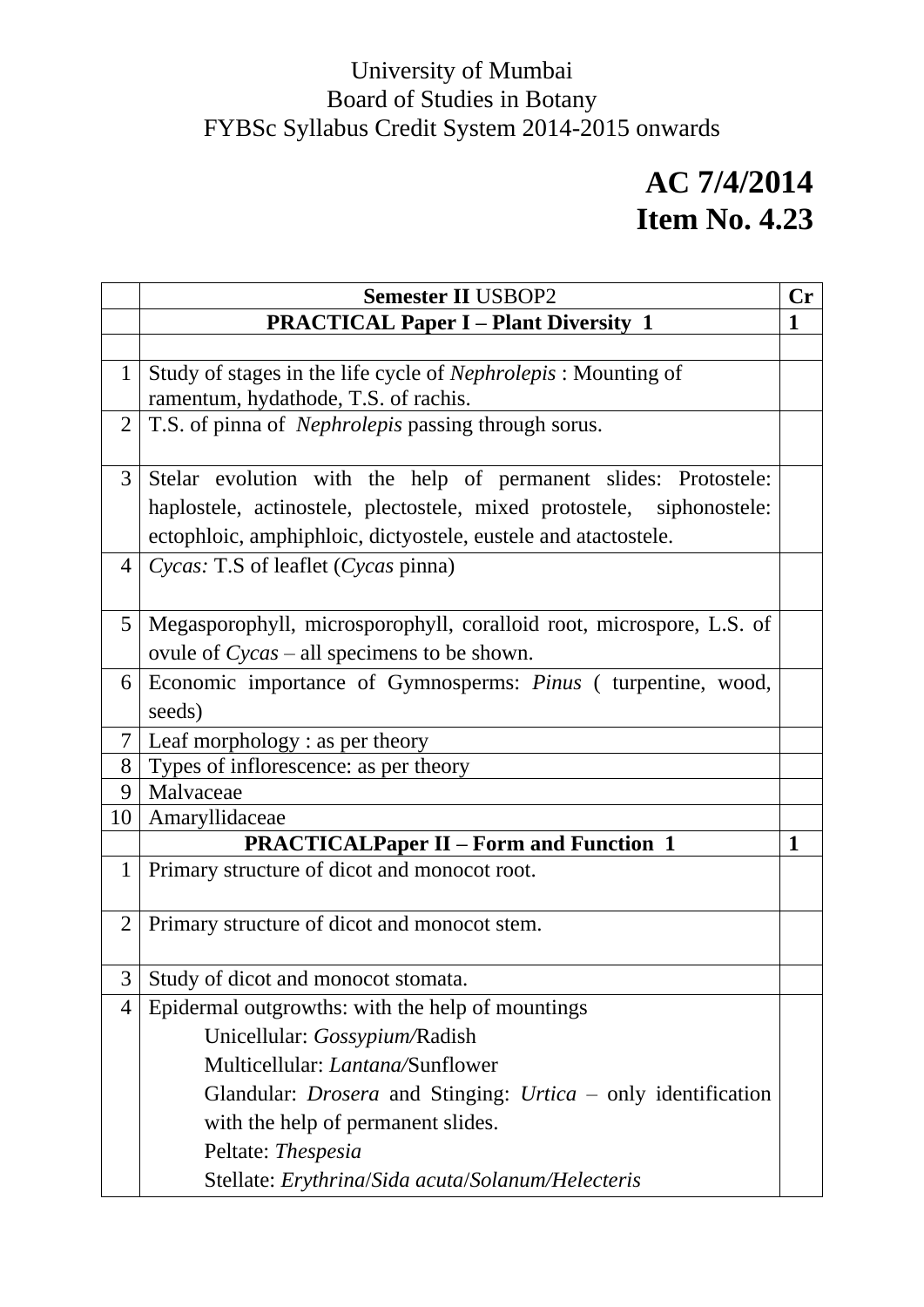|   | T-shaped: Avicennia                                                                   |  |  |  |
|---|---------------------------------------------------------------------------------------|--|--|--|
| 5 | Separation of chlorophyll pigments by strip paper chromatography.                     |  |  |  |
| 6 | Separation of amino acids by paper chromatography.                                    |  |  |  |
| 7 | Change in colour because of change in pH: Anthocyanin: black<br>grapes/Purple cabbage |  |  |  |
| 8 | Test for tannins: tea powder/catechu.                                                 |  |  |  |
| 9 | Identification of plants or plant parts for grandma's pouch as per<br>theory.         |  |  |  |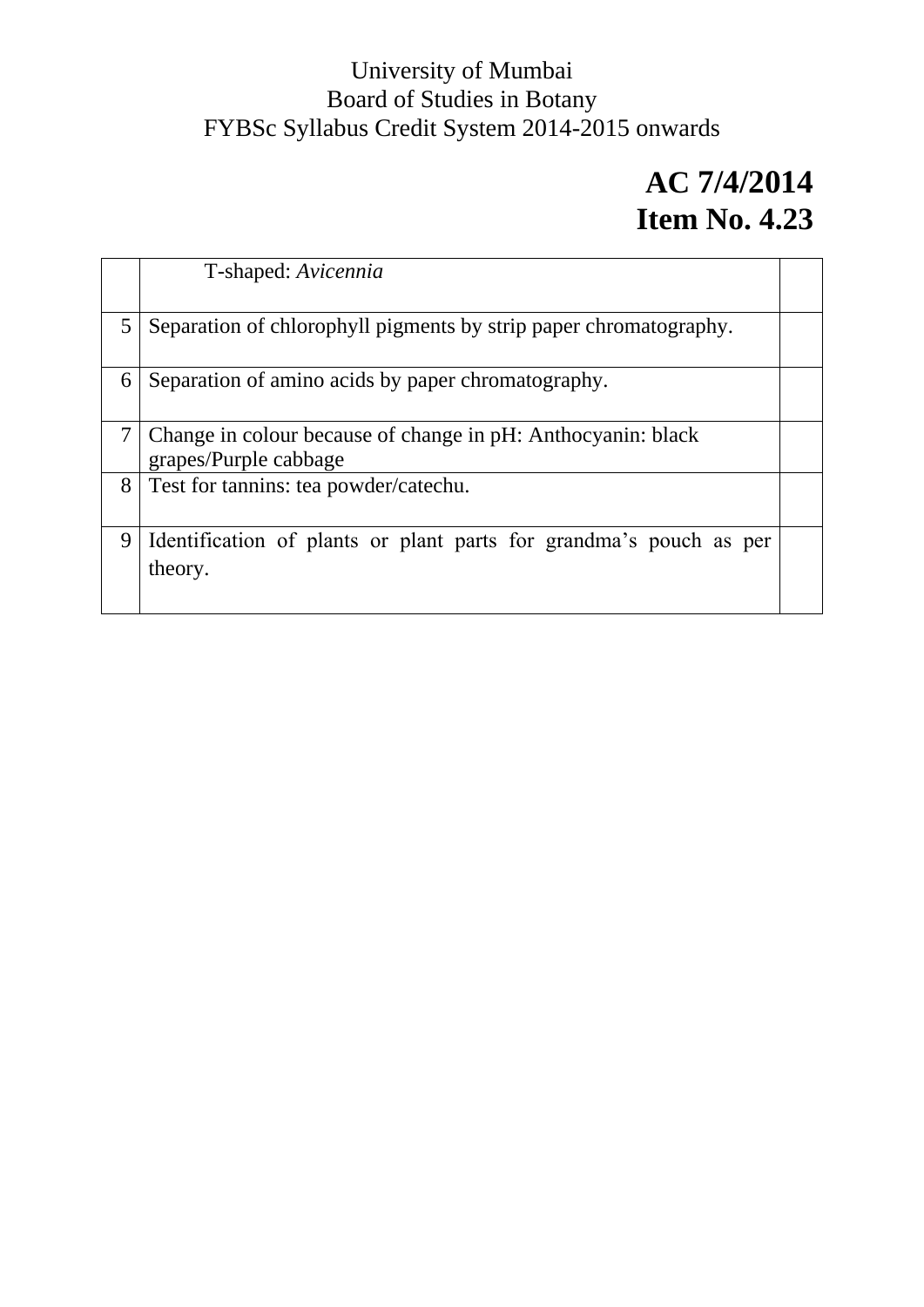### **AC 7/4/2014 Item No. 4.23**

#### DISTRIBUTION OF TOPICS AND CREDITS F Y B Sc. BOTANY SEMESTER I

| Course         | Nomenclature         | Credits | <b>Topics</b>   |
|----------------|----------------------|---------|-----------------|
| <b>USBO101</b> | <b>PLANT</b>         | 02      | 1. Algae        |
|                | <b>DIVERSITY 1</b>   |         |                 |
|                |                      |         | 2. Fungi        |
|                |                      |         | 3. Bryophyta    |
| <b>USBO102</b> | <b>FORM AND</b>      | 02      | 1. Cell Biology |
|                | <b>FUNCTION I</b>    |         |                 |
|                |                      |         | 2. Ecology      |
|                |                      |         | 3. Genetics     |
|                |                      |         |                 |
| USBOP1         | Plant Diversity I,   | 02      |                 |
|                | form and Function    |         |                 |
|                | I (Practical I & II) |         |                 |

#### F Y B Sc BOTANY SEMESTER II

| Course         | Nomenclature        | Credits | <b>Topics</b>    |
|----------------|---------------------|---------|------------------|
| <b>USBO201</b> | <b>PLANT</b>        | 02      | 1. Pteridophytes |
|                | <b>DIVERSITY I</b>  |         |                  |
|                |                     |         | 2. Gymnosperms   |
|                |                     |         | 3. Angiosperms   |
| <b>USBO2O2</b> | <b>FORM AND</b>     | 02      | 1. Anatomy       |
|                | <b>FUNCTION I</b>   |         |                  |
|                |                     |         | 2. Physiology    |
|                |                     |         | 3. Medicinal     |
|                |                     |         | <b>B</b> otany   |
| USBOP2         | Plant Diversity I,  | 02      |                  |
|                | Form and Function I |         |                  |
|                | (Practical I & II)  |         |                  |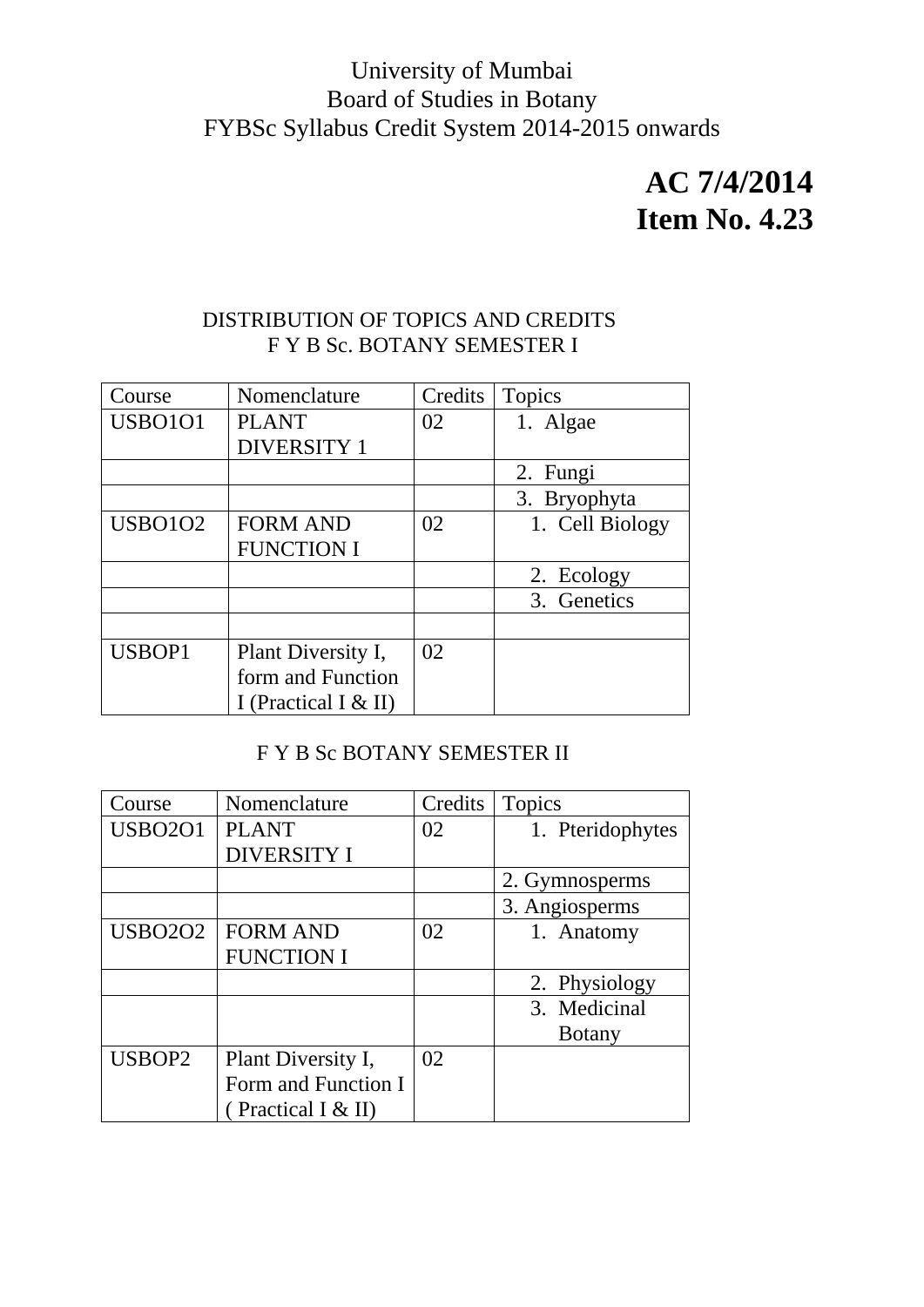### **AC 7/4/2014 Item No. 4.23**

#### References

- 1. College Botany Volume I and II Gangulee, Das and Dutta latest edition. Central Education enterprises
- 2. Cryptogamic Botany Volume I and II by G M Smith McGraw Hill.
- 3. Genetics by Russel. Wesley Longman inc publishers.  $(5<sup>th</sup>$ edition)
- 4. Plant Physiology by Taiz and Zeiger Sinauer Associates inc. publishers
- 5. Fundamentals of Ecology by E P Odum and G W Barrett. Thompson Asia Pvt Ltd. Singapore.
- 6. Cell Biology by De Robertis